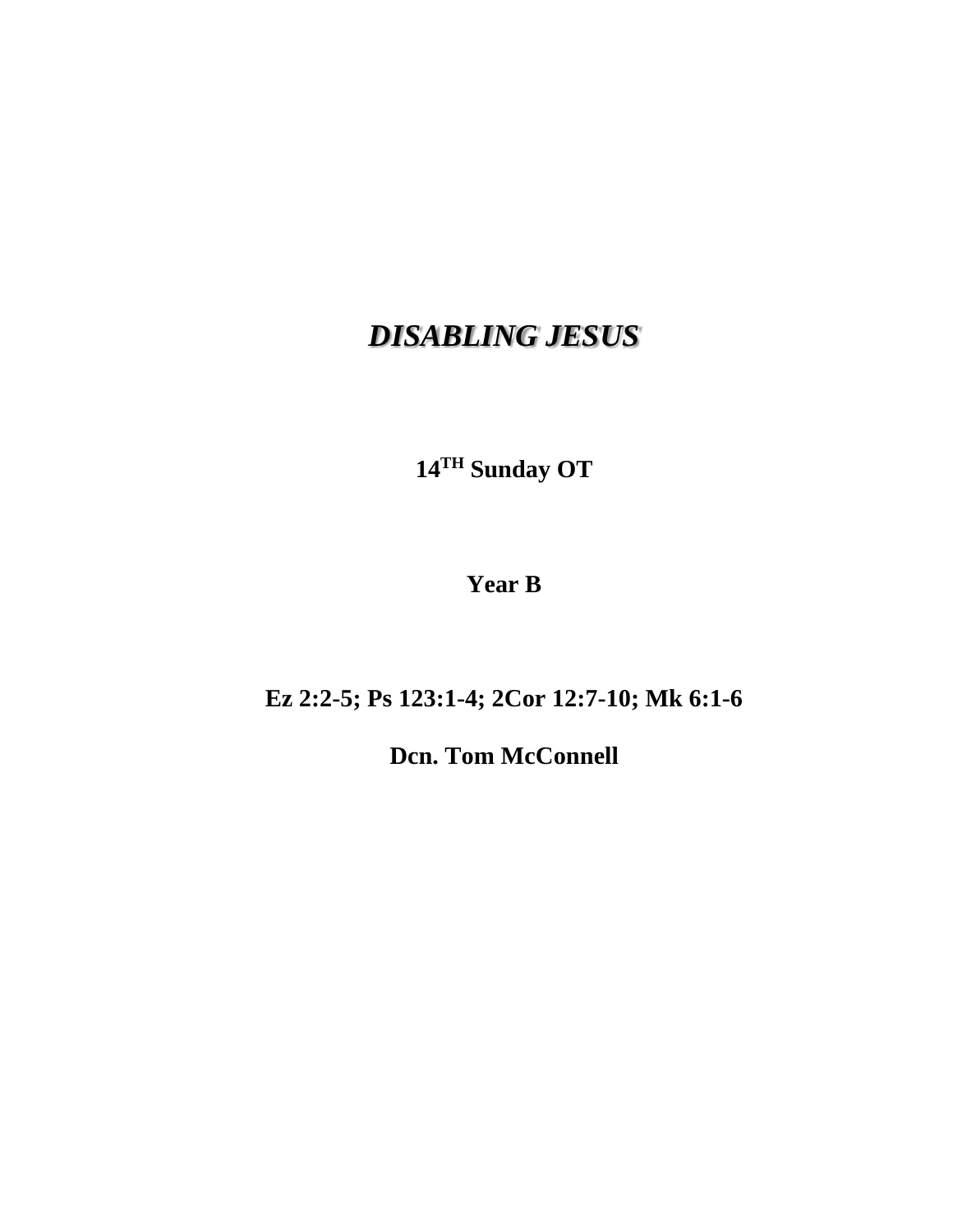**An old man is wondering if his wife has a hearing problem. So, one night while his wife is sitting in her lounge chair, he goes behind her and says softly to her, "***Honey, can you hear me?***" He gets no response. He moves a little closer and says again, "***Honey, can you hear me?***" Still, he gets no response. Finally, he moves right next her and says, "***Honey, can you hear me?***" This time she looks up with surprise in her eyes and replies, "***For the third time, Henry! Yes, I can hear you!***" Who has the hearing problem now, the man or his wife? We are all too ready to blame the other person for a breakdown in communication, when all the time we, ourselves, might be principally responsible for that breakdown.**

**In today's Gospel, St. Mark records a serious breakdown in communication between Jesus and his townspeople. It was so serious that Jesus was literally unable to perform great miracles there: "***So he was not able to perform any mighty deed there, apart from curing a few sick people by laying His hands on them.***" (Mark 6:5).**

**This is one of the most shocking statements in all the Gospels – that Jesus could not perform some miracles. Not that he would not,**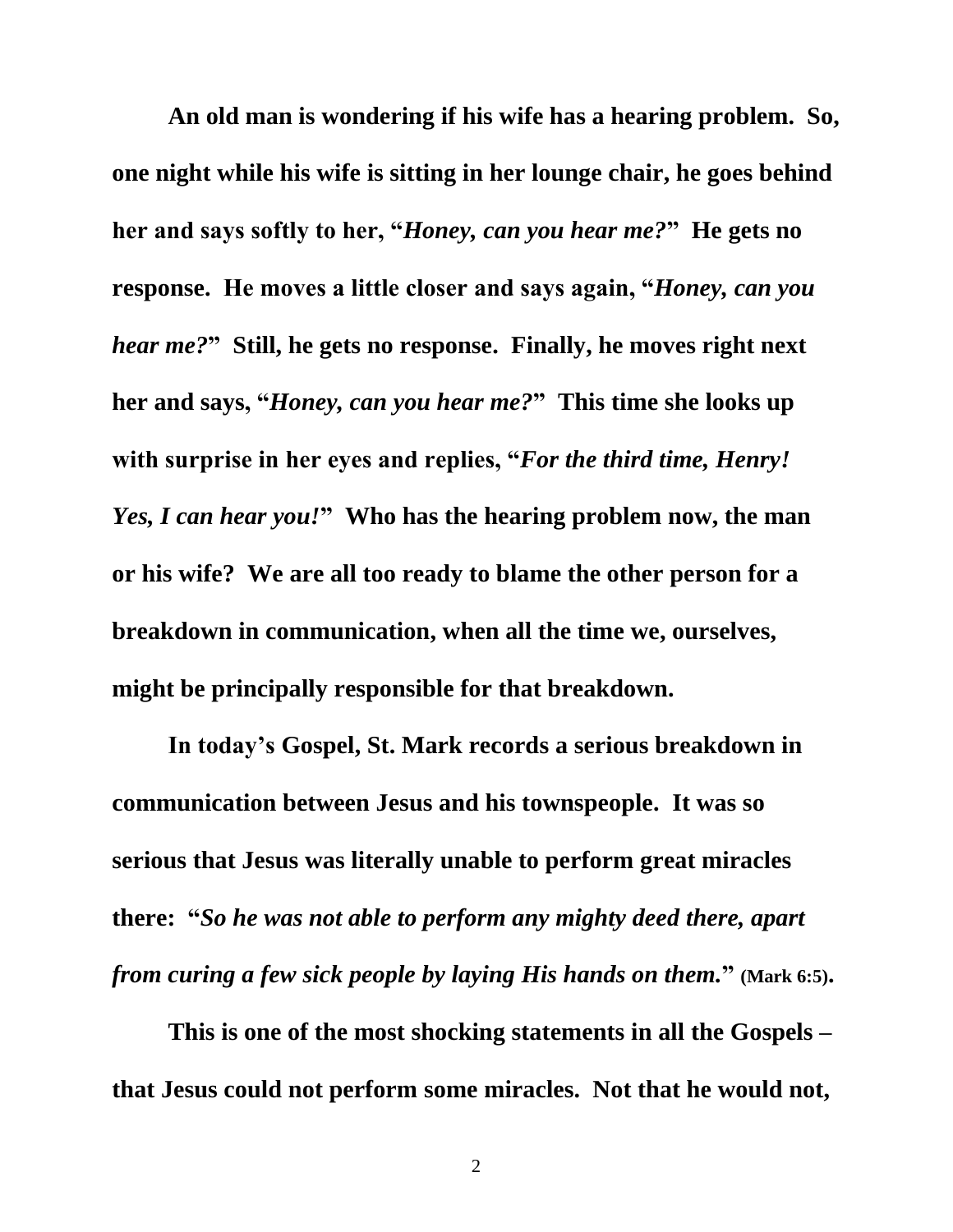**but that he simply could not. Is anything impossible with Jesus? Today's Gospel says yes. It is impossible for Jesus to perform great miracles in a situation where there is no faith. Jesus could do all things and wants to do all things for his people, but he needs our faith to release his power. Last week's Gospel from the 13th Sunday of OT, told of the woman with the issue of blood. Many people were touching and pushing against Jesus. Nothing happened because they did not touch Him with faith. But as soon as the woman of faith touches him, healing power comes out of Jesus. As allpowerful as Jesus is, we have the capacity to disable him by our lack of faith. Faith is like a switch that turns God on…lack of faith turns God off.**

**The people of Nazareth took offense at Jesus for his inability to perform miracles among them. Do you sometimes wonder at God's silence and apparent inactivity in a world of corruption and injustice? But the really amazing thing, as far as Jesus is concerned, is the lack of faith among his people. "H***e was amazed at their unbelief***" (Mark 6:6). When we blame God for doing nothing while we**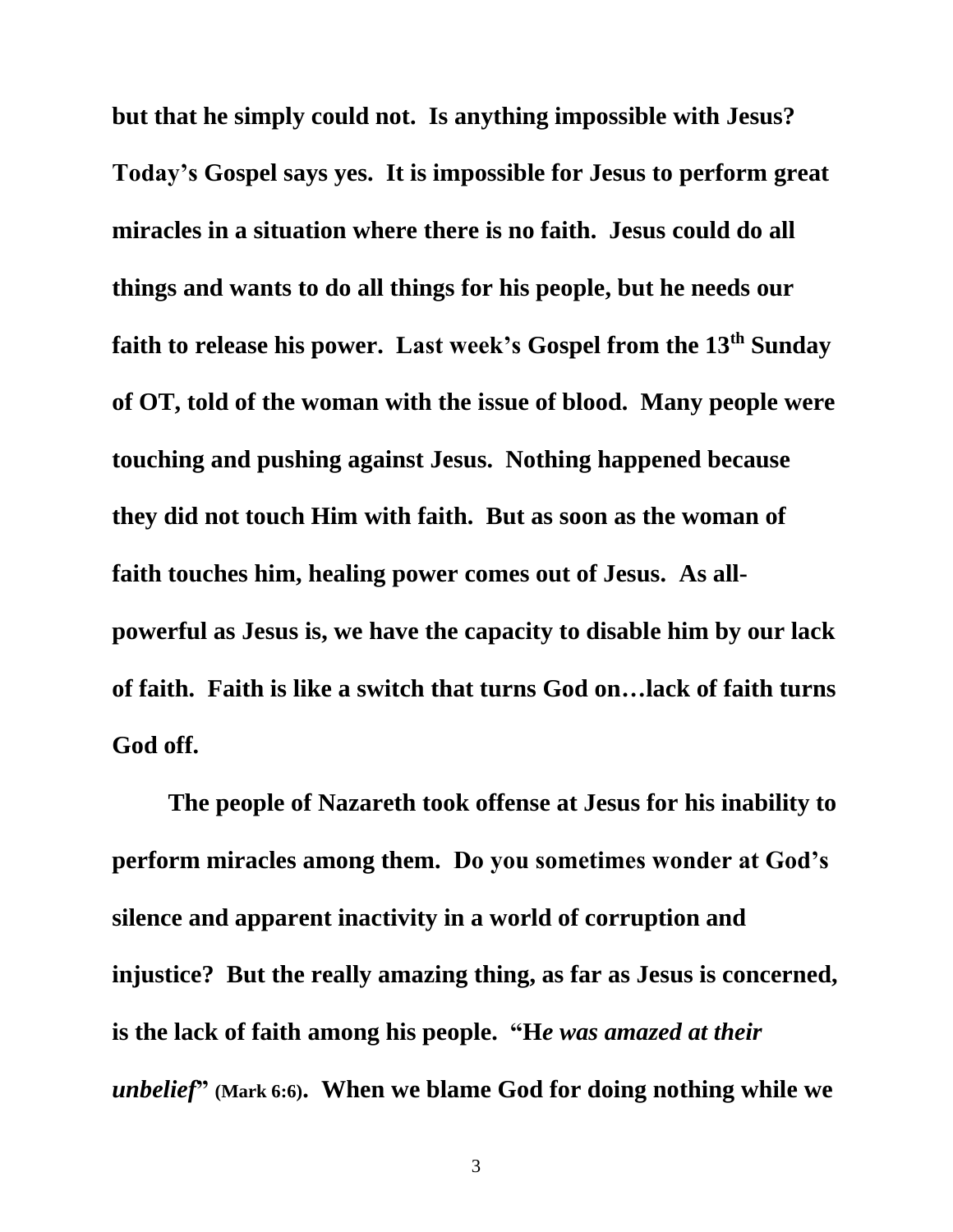**suffer all things here below, does God perhaps hold us responsible for our unbelief that has made it impossible for Him to act?**

**So, why did His people of Nazareth not believe in Him? Jesus says it's because "***Prophets are not without honor, except in their hometown, and among their own kin, and in their own house***" (Mark 6:4). An equivalent modern saying would be, "***Familiarity breeds contempt.***" The people of Nazareth thought they knew everything there was to know about Jesus. They knew his family and educational background, and they were not impressed.**

**People who are late converts to Catholicism often do better than old timers in the faith because there's a tendency among old timers to think that they know everything there is to know about the Catholic faith. This becomes an obstacle hindering us from experiencing the mercy and power of God, which is offered anew each day, through the same old pastor, the same old preaching, the same old sacraments. Familiarity does indeed breed contempt. But today's Gospel challenges us to strive every day to discover the new** 

4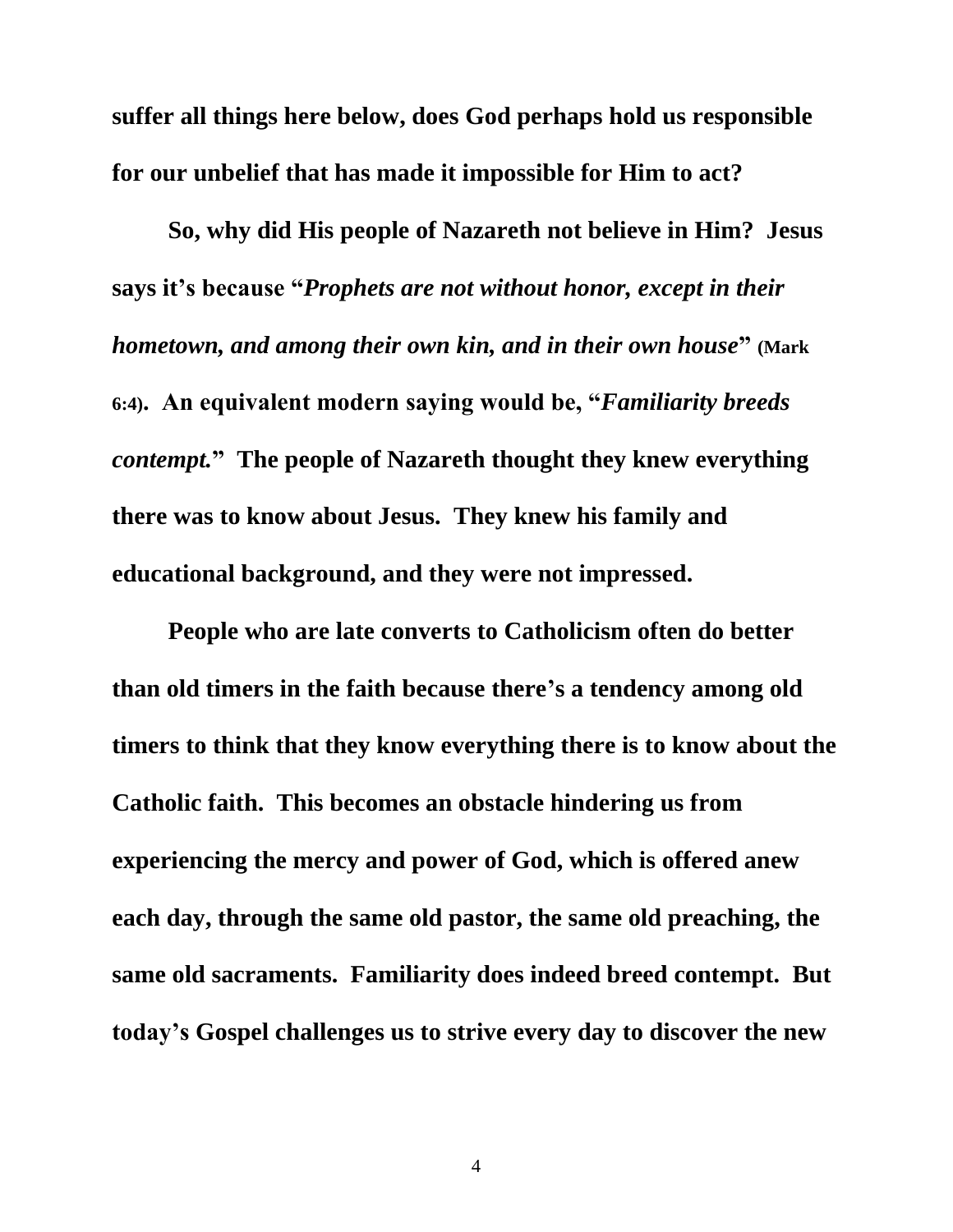**something that God is offering us through the same old and familiar channels.**

**Finally, I just have to say a word about the so-called "brothers" of Jesus who are here mentioned by name. For Catholics and other Christians who believe in the perpetual virginity of Mary before and after the birth of Jesus, this may raise a problem. Briefly we can say that: (1) In Aramaic, as in most African languages, the word "brother" has a much wider usage than in the English language, designating not only siblings but also halfbrothers, cousins and other close blood relationships. (2) Scripture in no place refers to these "brothers of Jesus" as sons of Mary. If Mary had other children, why would the dying Jesus bequeath her to his disciple John (John 19:26-27)? (3) Some of the people mentioned here as "brothers" of Jesus – James and Joses – are elsewhere mentioned as sons of another woman, also called Mary, who provided for Jesus (Mark 15:40). Remember that Mark is trying to show us how mistaken the people of Nazareth were in thinking they**